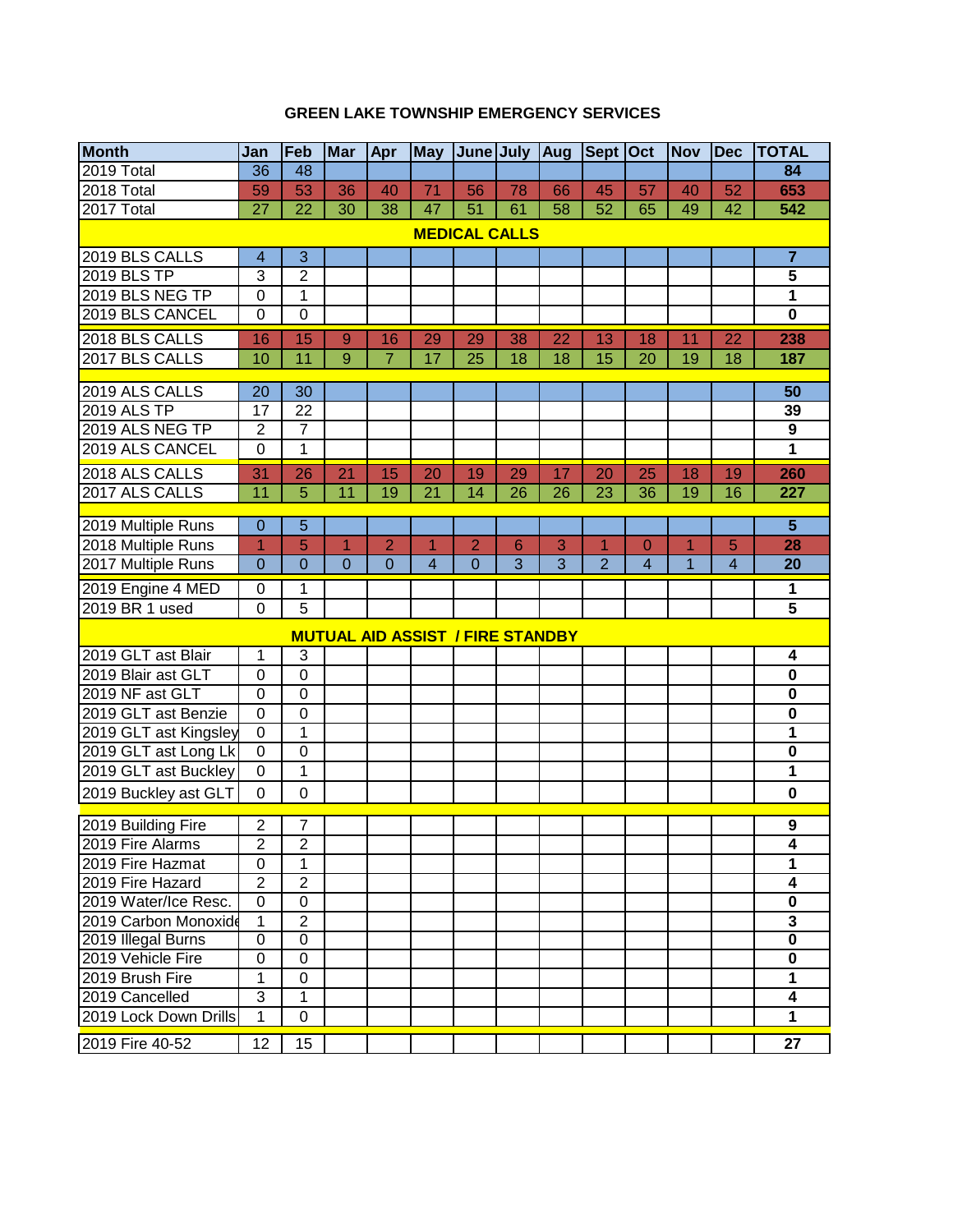## **GREEN LAKE TOWNSHIP EMS**

## **TYPE OF CALLS 2018 2019**

| <b>Month</b>                 | Jan            | Feb              | Mar | Apr | May | June July | Augus Sept Oct |  | Nov | Dec | <b>Total</b>            |
|------------------------------|----------------|------------------|-----|-----|-----|-----------|----------------|--|-----|-----|-------------------------|
| <b>Abdominal Pain</b>        | 0              | 0                |     |     |     |           |                |  |     |     | $\bf{0}$                |
| <b>Allergic Reaction</b>     | $\mathbf 0$    | $\mathbf 0$      |     |     |     |           |                |  |     |     | $\bf{0}$                |
| <b>Altered Mental Status</b> | $\mathbf 0$    | $\overline{3}$   |     |     |     |           |                |  |     |     | 3                       |
| Anxiety                      | $\mathbf 0$    | $\mathbf 0$      |     |     |     |           |                |  |     |     | $\bf{0}$                |
| <b>Assault Victim</b>        | $\overline{0}$ | $\mathbf 0$      |     |     |     |           |                |  |     |     | $\bf{0}$                |
| Bleeding                     | $\mathbf 0$    | $\mathbf 0$      |     |     |     |           |                |  |     |     | $\bf{0}$                |
| <b>Burn</b>                  | $\mathbf 0$    | $\mathbf 0$      |     |     |     |           |                |  |     |     | $\bf{0}$                |
| <b>Cardiac Arrest</b>        | 1              | 1                |     |     |     |           |                |  |     |     | $\overline{2}$          |
| <b>Chest Pain</b>            | $\overline{7}$ | $\overline{5}$   |     |     |     |           |                |  |     |     | $\overline{12}$         |
| Death                        | 1              | 1                |     |     |     |           |                |  |     |     | $\mathbf{2}$            |
| Diabetic                     | $\mathbf 0$    | $\overline{2}$   |     |     |     |           |                |  |     |     | $\overline{2}$          |
| <b>Difficulty Breathing</b>  | 1              | $\overline{1}$   |     |     |     |           |                |  |     |     | $\overline{2}$          |
| <b>Difficulty Swallowing</b> | $\mathbf 0$    | $\overline{0}$   |     |     |     |           |                |  |     |     | $\overline{\mathbf{0}}$ |
| <b>Dizziness</b>             | 1              | $\overline{0}$   |     |     |     |           |                |  |     |     | $\overline{\mathbf{1}}$ |
| Drowning                     | $\mathbf 0$    | $\mathbf 0$      |     |     |     |           |                |  |     |     | $\bf{0}$                |
| <b>ETOH</b>                  | $\mathbf 0$    | 1                |     |     |     |           |                |  |     |     | 1                       |
| <b>Heat Stroke</b>           | 0              | $\overline{0}$   |     |     |     |           |                |  |     |     | $\bf{0}$                |
| Headache                     | $\mathbf 0$    | $\overline{c}$   |     |     |     |           |                |  |     |     | $\overline{2}$          |
| Hypertension                 | $\mathbf 0$    | $\mathbf 0$      |     |     |     |           |                |  |     |     | $\bf{0}$                |
| Hypotensive                  | $\mathbf 0$    | $\mathbf 0$      |     |     |     |           |                |  |     |     | $\bf{0}$                |
| Injury/Broken bones          | $\overline{0}$ | $\overline{2}$   |     |     |     |           |                |  |     |     | $\overline{2}$          |
| Labor / OB                   | $\mathbf 0$    | $\overline{0}$   |     |     |     |           |                |  |     |     | $\bf{0}$                |
| Laceration                   | $\mathbf 0$    | $\overline{0}$   |     |     |     |           |                |  |     |     | $\bf{0}$                |
| Lift Assist / Fall           | $\mathbf 0$    | $\overline{2}$   |     |     |     |           |                |  |     |     | $\overline{2}$          |
| <b>Lock Down Drills</b>      | $\overline{1}$ | $\overline{0}$   |     |     |     |           |                |  |     |     | $\bf{0}$                |
| <b>Med Alarm Activation</b>  | $\overline{0}$ | $\overline{0}$   |     |     |     |           |                |  |     |     | $\bf{0}$                |
| <b>Missing Person</b>        | $\overline{0}$ | $\overline{0}$   |     |     |     |           |                |  |     |     | $\bf{0}$                |
| Overdose                     | 1              | $\mathbf 1$      |     |     |     |           |                |  |     |     | $\overline{2}$          |
| Pain                         | $\overline{3}$ | $\overline{2}$   |     |     |     |           |                |  |     |     | $\overline{\mathbf{5}}$ |
| PI                           | $\overline{2}$ | $\mathbf 1$      |     |     |     |           |                |  |     |     | $\overline{\mathbf{3}}$ |
| Seizure                      | $\overline{3}$ | $\mathbf 0$      |     |     |     |           |                |  |     |     | $\overline{\mathbf{3}}$ |
| Sick Person                  | 1              | $\overline{3}$   |     |     |     |           |                |  |     |     | $\overline{\mathbf{4}}$ |
| <b>Stroke</b>                | 1              | $\overline{2}$   |     |     |     |           |                |  |     |     | 3                       |
| Suicide Attempt              | 1              | $\boldsymbol{0}$ |     |     |     |           |                |  |     |     | 1                       |
| Syncope                      | 0              | $\overline{0}$   |     |     |     |           |                |  |     |     | $\bf{0}$                |
| Training/Extrication         | 0              | $\boldsymbol{0}$ |     |     |     |           |                |  |     |     | $\bf{0}$                |
| <b>Water Rescue</b>          | $\overline{0}$ | $\overline{0}$   |     |     |     |           |                |  |     |     | $\overline{\mathbf{0}}$ |
| Weakness                     | $\overline{0}$ | $\mathbf 1$      |     |     |     |           |                |  |     |     | $\mathbf{1}$            |
| <b>Welfare Check</b>         | $\overline{0}$ | $\overline{0}$   |     |     |     |           |                |  |     |     | $\mathbf 0$             |
| <b>Unconsious</b>            | $\overline{0}$ | $\overline{2}$   |     |     |     |           |                |  |     |     | $\overline{2}$          |
| Unresponsive                 | $\mathbf 0$    | $\overline{0}$   |     |     |     |           |                |  |     |     | $\bf{0}$                |
| Unknown                      | $\overline{0}$ | $\overline{1}$   |     |     |     |           |                |  |     |     | $\overline{1}$          |
| Interlochen Concerts         | $\overline{0}$ | $\overline{0}$   |     |     |     |           |                |  |     |     | $\mathbf 0$             |
| Fire / EMS Standby           | 12             | 15               |     |     |     |           |                |  |     |     | $\overline{27}$         |